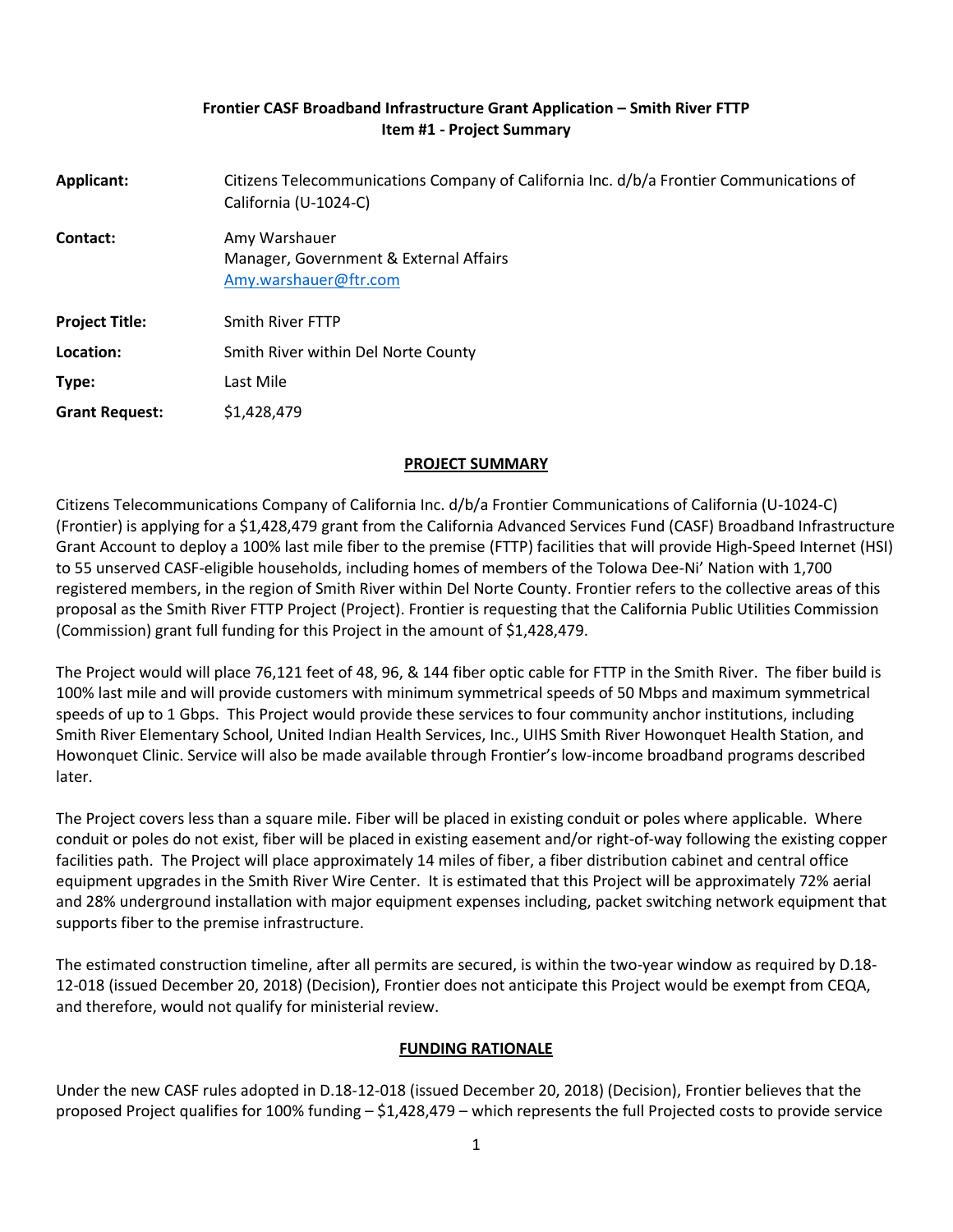to 55 unserved CASF-eligible households.

The Decision provides a table which summarizes criteria for funding level determinations. According to this table, only Projects in low-income areas or without any service from an existing facilities-based provider (a "dial-up only" area) are eligible to receive up to 100% funding. According to the California Interactive Broadband Map, all census blocks are unserved and eligible for CASF funding. The proposed Smith River FTTH Project qualifies for 100% funding as it meets the following criteria:

| <b>Criteria</b>               | <b>Reimbursement</b> |
|-------------------------------|----------------------|
| Baseline for Eligible Project | 60%                  |
| Presence of dial-up only (all |                      |
| households)                   | 40%                  |
| TOTAL                         | 100%                 |

- **Areas with only dial-up or no Internet connectivity:** The proposed build resides within an area that is currently not served by any form of wireline or wireless facilities-based broadband and proposes a cost-effective expansion of broadband access to 55 unserved, CASF-eligible households.
- **Location and accessibility of the area:** The Commission interprets this category to mean that the Legislature directed the Commission to award higher funding levels in remote areas, as specified. The Decision directs Staff to award more funding if an applicant proves a proposed Project area meets two of the five characteristics outlined below; this Project meets three of the five, as shown below in bold:
	- The proposed Project area contains rugged or difficult terrain (e.g., mountains, desert, national or state forest);
	- The proposed Project area is more than 10 miles from the nearest state or federal highway;
	- ✓ **The proposed Project area is an unincorporated community;**
	- ✓ **The proposed Project area is more than 10 miles from the nearest hospital;**
	- ✓ **The proposed Project area is located in a rural census block, as defined by the U.S. Census Bureau.**
- **Existence of communication facilities that may be upgraded to deploy broadband:** The Commission interprets this category mean that the proposed Project relies primarily on existing infrastructure. As described above, the Project leverages Frontier's existing infrastructure and, thus, will be less expensive to build.
- **Significant contribution to achieving the program goal:**  The proposed Project would make a significant contribution to the CASF program as the area within the Redwood Coast Connect Consortium, a region which is served at 90.3% and falls below the 98% goal set forth in AB 1665.
- **Low-Income Service:** The proposed Project area qualifies as low-income community with a median household income of \$31,901, which falls below the CARE standard of \$52,400 as required by this Decision.
	- ✓ *Low-Income Plan:* Frontier features a choice of two low-income programs for customers: Frontier Fundamental and Frontier Affordable Broadband. The Frontier Affordable Broadband product requires customers to be enrolled in Lifeline telephone service. Alternatively, the Frontier Fundamental product is a stand-alone low-income broadband program that does not require a customer to purchase telephone service. Both products will provide minimum symmetrical speeds of 50 Mbps.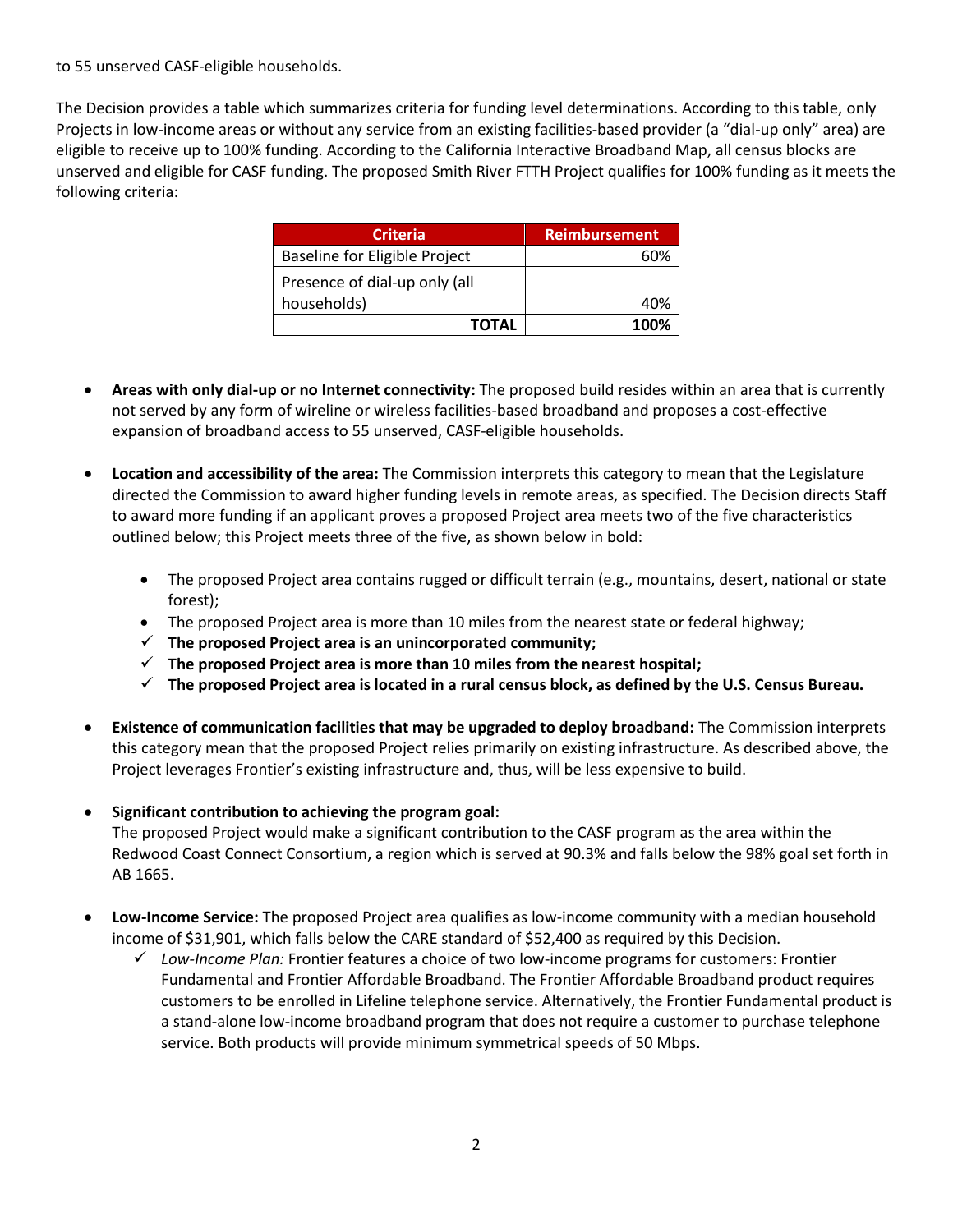### **ADDITIONAL BENEFITS**

This Project will support the goal of achieving 98% broadband service availability in the Northeastern California Connect Consortium. Based on latest CPUC broadband availability data (as of December 31, 2019), the Redwood Coast Connect Consortium is served at 90.3%, with Del Norte County served at the same threshold of 90.3%. Frontier is the primary service provider in the Project area, rendering this Project absolutely vital in the larger goal of providing service to those on the wrong side of the Digital Divide. The Project lays the necessary groundwork that will enable additional build opportunities and will allow Frontier more options as we continue to assess opportunities to connect some of the most remote areas of the region.

Frontier has worked with the Redwood Coast Connect Consortium to identify anchor institutions within proximity of the fiber middle and last mile deployment that would benefit from connectivity to the new network. The following anchor institutions were identified in the Project area which would greatly benefit from increased speed and access: Smith River Elementary School, United Indian Health Services, Inc., UIHS Smith River Howonquet Health Station, and Howonquet Clinic.

Evidence supporting technologies to lower costs, connect remote populations or previously unserved populations, and expand the reach of urban-centered medical expertise has always been critical, and connecting these healthcare anchor institutions with reliable Internet access is more essential now than ever before. The utilization of telehealth will be critical for the health and safety of the patient physician. Furthermore, telehealth can connect physicians with physicians and also provide access to specialists for treatment of multiple conditions. Connecting indigenous populations to healthcare is also of the utmost importance.

Providing HSI access for educational anchor institutions in the area is also essential. Connecting teachers to students and parents to educational resources is even more imperative as we continue to navigate the new normal in the time of COVID-19 and other natural disasters throughout the state. Students lacking Internet connectivity at home are at a disadvantage when completing assignments that require online access and interaction. As more bandwidth intensive material moves online – such as educational videos, interactive learning tools, and video conferencing tools for teachers – connection speed is quickly becoming a major issue for rural educators. This Project will be important to reduce these barriers through expanded Internet access in Del Norte County.

The California Center for Rural Policy at Humboldt State University and the College of the Redwoods support this Project as expanding and upgrading Internet service in Del Norte County will benefit residents and community anchor institutions in areas such as education, healthcare, economic, and workforce development, and resiliency, among others. This enhanced access to the Internet will also allow the county expanded reach to provide services and information to underserved residents and businesses, and access tools and resources that can help to optimize internal processes to achieve cost efficiencies. Additionally, enhanced Internet service capabilities are critical for public safety communications allowing first responders to send and receive critical voice, video and data during emergencies and disasters.

The application for this Project is a modest funding request for a region of the state that is severely unserved and underserved, and therefore is a prudent use of funds to help close the Digital Divide.

In addition to preparing this application for the CASF Infrastructure Grant Account pursuant to the existing rules and regulations, we have worked with the Regional Consortiums to identify anchor institutions within proximity of the fiber middle-mile backhaul deployment that would benefit from connectivity to the new network. If the Legislature and Administration authorize additional support to expand the opportunity for critical broadband expansion beyond last mile deployment, Frontier stands ready to work with qualified anchor institutions to support higher-speed Internet service.

This grant application creates important potential opportunities for anchor institutions help advance broadband in lowincome, underserved communities along the path of deployment by supporting distance learning and telehealthtelemedicine, both in response to COVID-19 and to build for the future to secure "Broadband For All."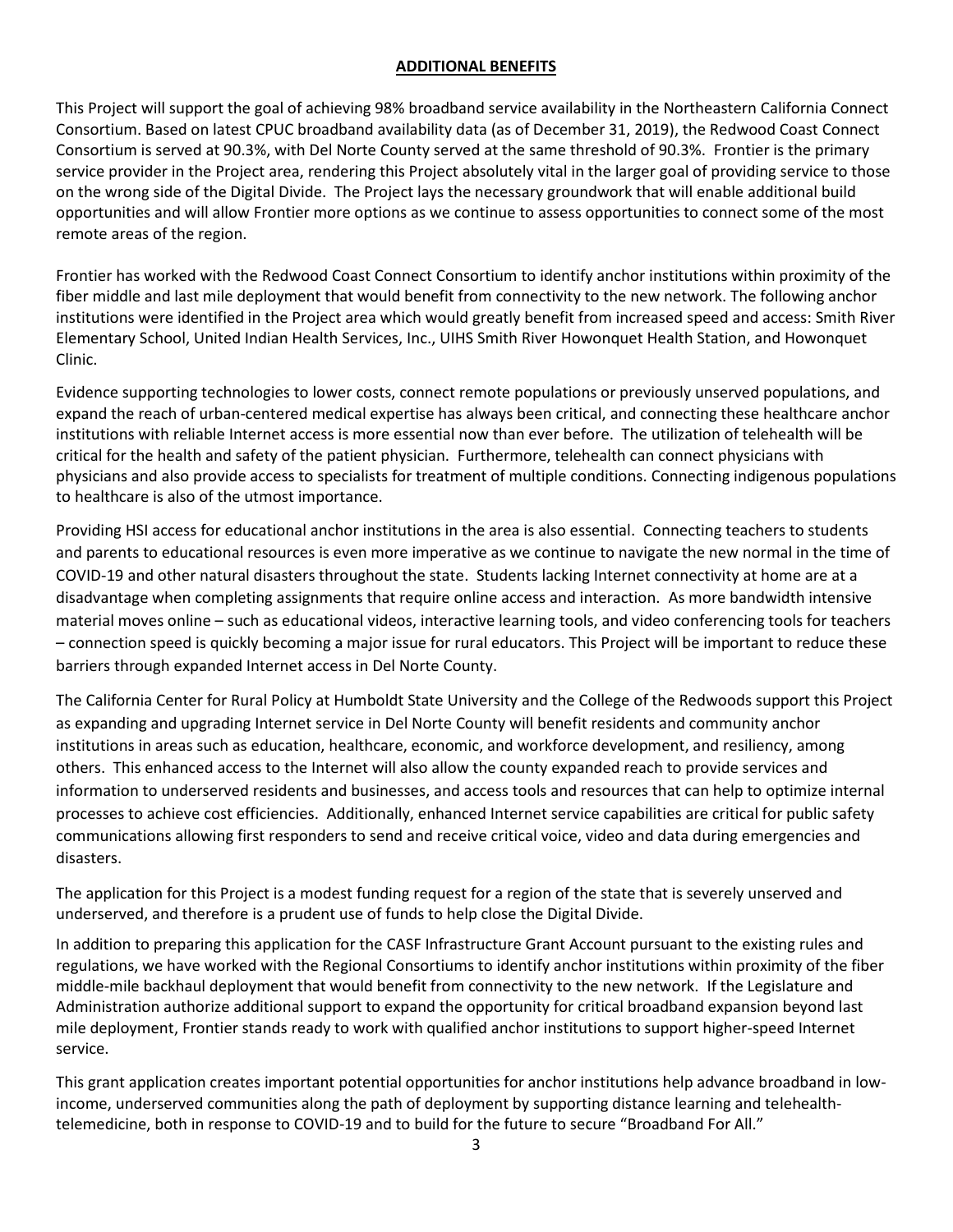#### **Census Blocks Covered**

 

## **ZIP Codes Covered**